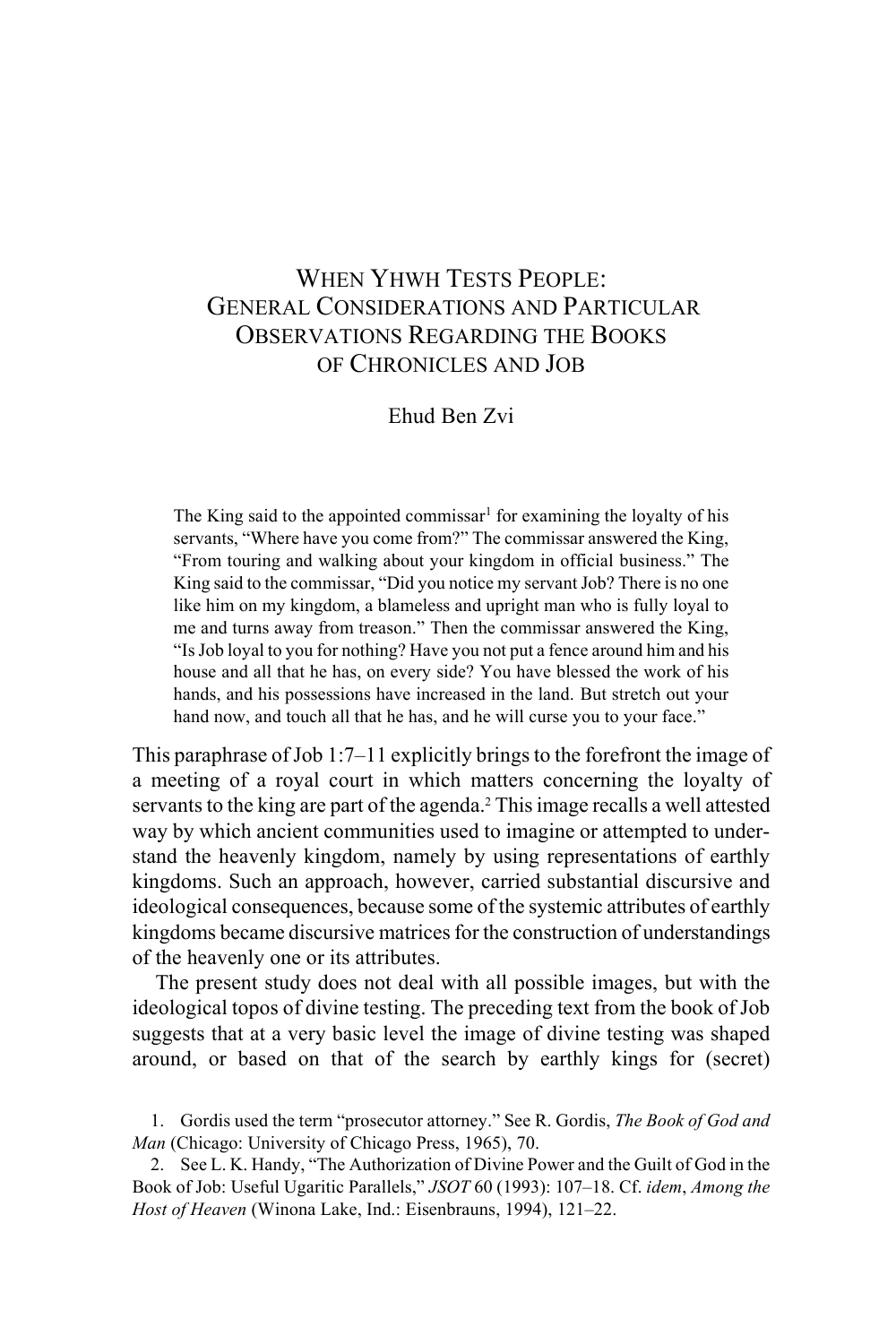information about the trustworthiness of their servants. If this is the case, one is to expect that: (a) at least some of the considerations that apply to the way in which kings either deal or are imagined to deal with these matters informed to some extent the shaping of images of divine testing, and (b) the influence of these considerations on portrayals of YHWH in literary texts be present across different genres or narrowly defined ideological viewpoints within the accepted discourse(s) of the relevant readers, because these consideration are grounded on basic trends within these discourses, and not on singularities of genre or ideological approach.

 For obvious systemic reasons, centers of power were concerned with assessing whether its powerful and seemingly loyal servants were indeed trustworthy.3 Although the allegiance of all inhabitants within the realm to the king was certainly an ideological requirement, that of people in positions of power was considered essential for maintaining and effectively exercising the king's rule. These people included high-level representatives of the king, governors, high military officers, as well as individuals of renown who were influential in society.

 YHWH was similarly construed as one for whom the loyalty and love of its subjects<sup>4</sup> is of paramount importance. But just as in the case of earthly kings, not all subjects were equal good candidates for YHWH's testing. To begin with, just as in the earthly realm, there was no conceivable need for a probe into the degree of loyalty of those who evidently rejected the deity and its rules. Their lack of allegiance was known and deserved no further comment, though it may, within these discourses, have merited action. Thus one does not find in the Hebrew Bible, for instance, a report about YHWH's testing of Athaliah's loyalty and devotion to the deity. In fact, it is anticipated that the more a personage seemed to embody the values of loyalty and commitment to YHWH, the more likely candidate she or he will be to stand as the main object of a tradition of a divine test. To be pious or seemingly pious was, however, not the only feature associated with characters who were good candidates for a divine test. The correlation between images of the earthly and heavenly king raised additional criteria. For instance, highlevel representatives of the king, regents, governors, high military officers, as well as individuals of renown who were influential in society were far more likely to be tested than ancient counterparts of contemporaries Jane or Joe Doe. As a result, the set of candidates for assessment was likely to consist of characters constructed within the discourse of the community as

 3. Cf. queries # 150–74, 274–75, 293, 299–305 in I. Starr, *Queries to the Sungod: Divination and Politics in Sargonid Assyria* (SAA IV; Helsinki: Helsinki University Press, 1990), 161–82, 254–55, 276–77, 282–86.

 4. All subjects were considered "servants" of the king. No significant distinction between the two terms is made here.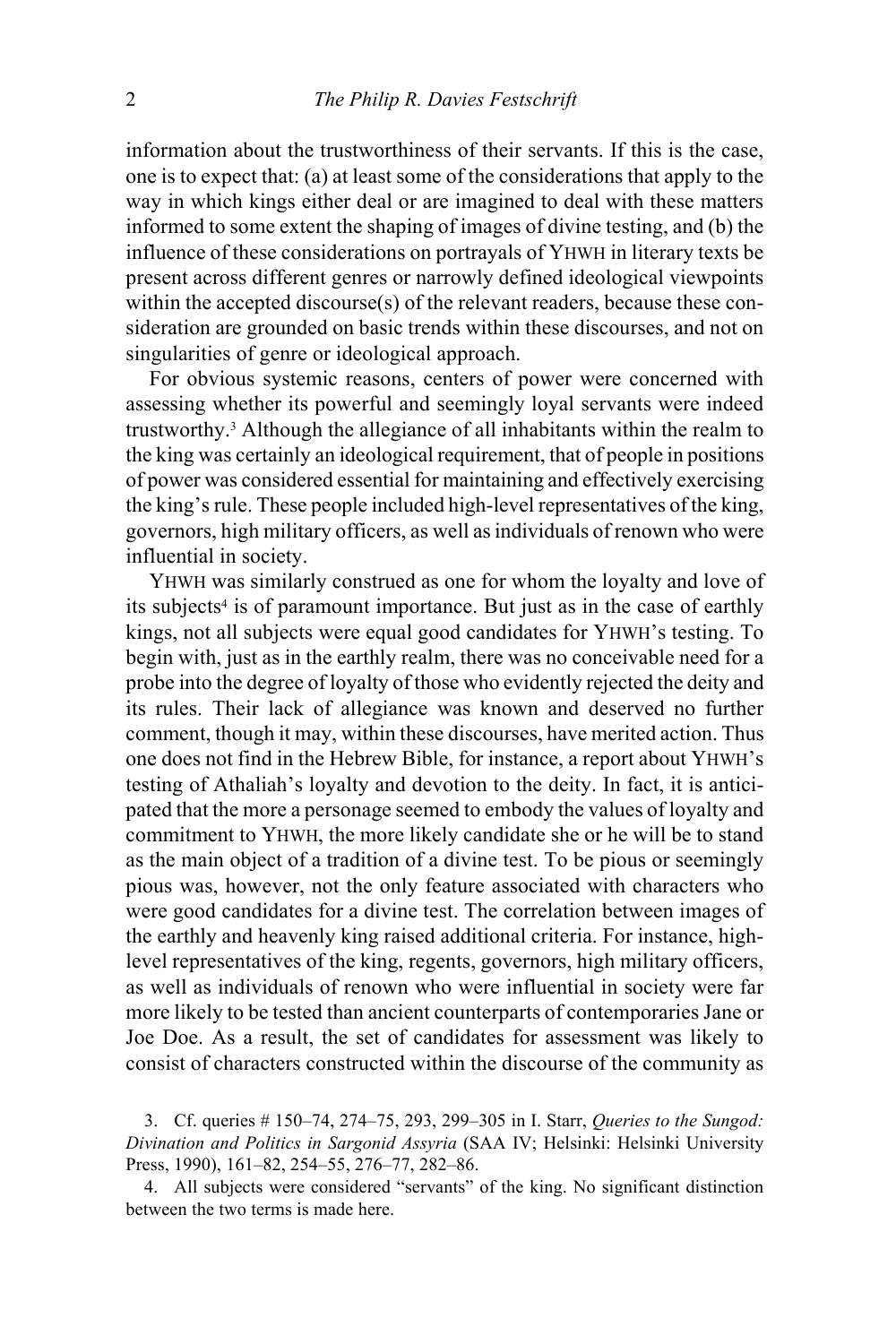loyal and effective regents of YHWH on earth, those who either led or seemed to have led society to a greater level of fulfillment of YHWH's laws and the associated blessings, or who by their influential, exemplary role served both as ideological role models, and as attestations of the goodness that comes from accepting YHWH's yoke fully. To be sure, if these characters were to embody, in some way, the mentioned goodness, they were likely to be portrayed as rich, materially or otherwise. But this being so, they became discursive candidates for the suspicion of loving more the good things they received from YHWH than the deity itself. Just as in the case of earthly individuals who were recipients of the goodness of the monarch, the logic of the discourse suggested that if their love was mainly for the goods provided to them by the king than the king himself, they will be prone to cease to be loyal to the monarch if these goods are taken away, or when some alternative monarch promises them even more goods. In other words, if they fall into this category, they cannot be trusted. Thus, within this type of ideological discourse, as opposed to actual realia, $5$  these characters become good candidates for a test that involves the withdrawal of divinely endowed goods.

 These general considerations are consistent with the inclusion of characters such as the following within the category of recipients of YHWH's test: (a) Abraham, after he has been endowed with a particular son; (b) Job who has been blessed continuously with progeny and wealth; (c) kings such as David, Asa, Jehoshaphat, Hezekiah, Josiah in Chronicles, all of whom were tested after receiving substantial blessings of one sort or another; (d) Israel or any Israelite who within certain ancient Israelite worldviews come to assume at least partially the role usually associated with the king in the ancient Near East, after they are given blessings such as divine precepts to live by and the land; and perhaps even (e) Adam and Eve, who are also characterized as regents of the deity on earth.<sup>6</sup>

 These didactical stories about divine tests communicated multiple meanings. To be sure, their intended and primary readers (hereafter, for the sake

 5. For obvious and systemic reasons, in the socio-political reality kings did not go about systematically depriving their best leaders of their possessions, just to check on them.

 6. See Gen 3; 22; Deut 8:2; 13:2–4; Judg 2:21–22; 3:1–5; the book of Job; 1 Chron 21:1–30; 2 Chron 14:8–14; 16:1–10; 20:1–30; 32:1–23, 31; 35:20–25; cf. Pss 17:3; 26:2. Exod 15:25, at the very least, connoted a sense of divine test of Moses. The story about Joseph and Potiphar's wife in Gen 39 can also be seen as a test story. Significantly, here Joseph passes the test but as a result is thrown into jail rather than being rewarded. To be sure, from the perspective of the target readership, Joseph's time in jail is necessary for the advancement of YHWH's plan concerning Joseph's future and Israel's future, though the character Joseph is not construed as aware of these divine plans as he is sent to jail for his pious deed.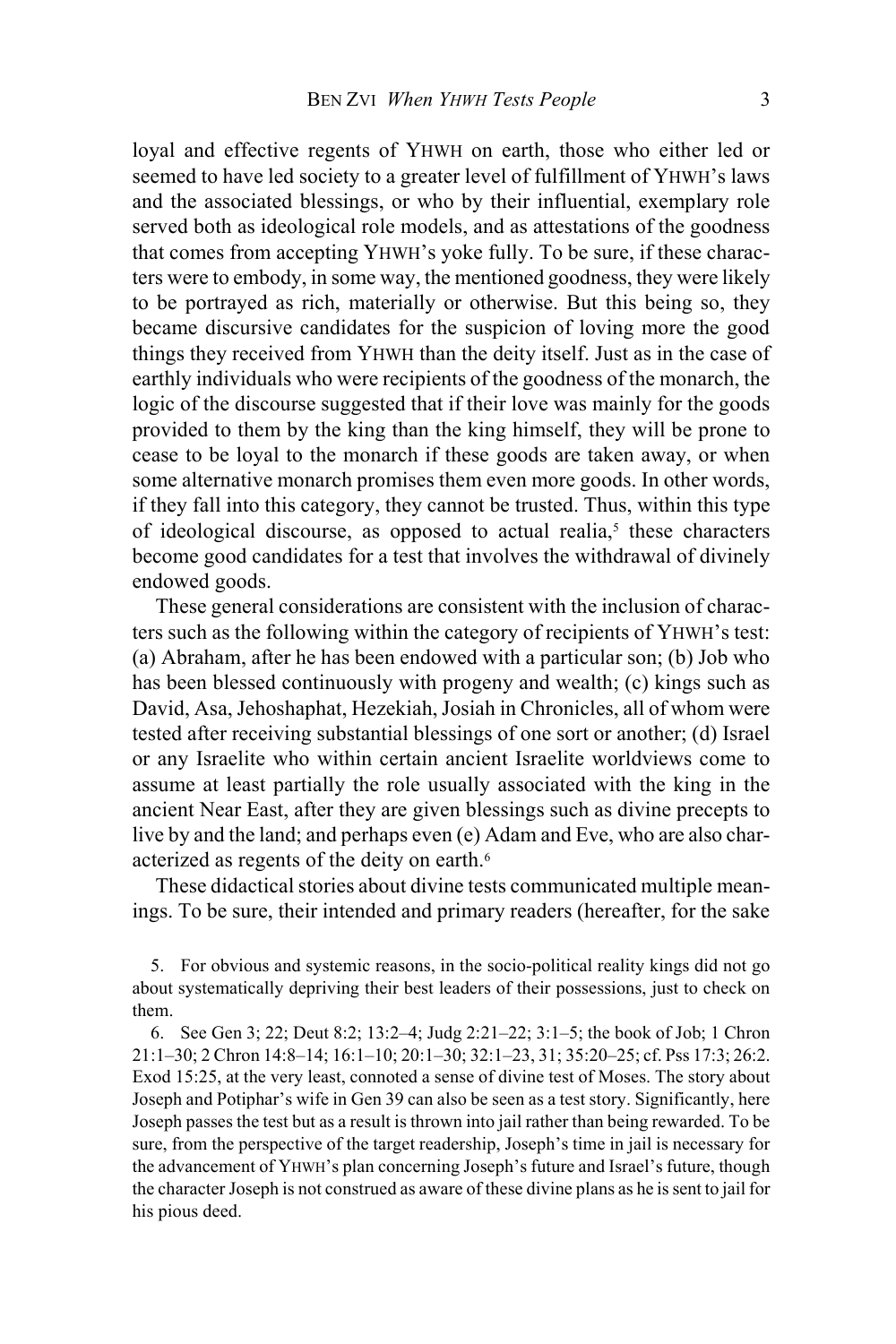of simplicity only, "the readers") were certainly supposed to learn from them about YHWH and the manner in which YHWH governs the world. To some extent, the readers were supposed to identify with the deity and its concerns about the degree of reliability or loyalty of its representatives on earth, as well as, on questions about whether the actions of these representatives enhanced or diminished the deity's honor in the sight of other human beings. It is worth stressing that these considerations suggest an image of YHWH as one who is lacking crucial information about some of the deity's most notable servants. For instance, was YHWH portrayed in Gen 22 as fully cognizant of Abraham's actual willingness to go ahead and sacrifice Isaac, before the actual test? The language of Gen 22:12 clearly suggests that this was not the case.<sup>7</sup> Similarly, it is likely that the readers of Chronicles were not urged to imagine YHWH as a deity that has sure foreknowledge about how the pious kings being tested in Chronicles were to perform under the stress of the divine test.

 These stories also asked their readers to identify with pious heroes of the past such as Abraham, Job, David, Hezekiah, and Josiah. But once matters were seen from this perspective, the discursive and ideological topos of the divine test served to explain a set of troubling issues, namely: Why does pious behavior lead and why has it actually led at times to misfortune for the pious? How should dutiful people conceptually approach and what should they should actually do, if or when they face this type of circumstance? In other words, these reports about divine test served to explain a world that was construed as reflecting a divinely ordained cosmos of law and order, but still one in which pious people and particularly, though not necessarily, leaders not only may not be rewarded for their actions, or even one in which calamity befalls them, but a world in which, from the perspective of the readers, there seems to be a direct relation between dutiful attitude and deeds towards YHWH and being the target of YHWH's calamity, contrary to common expectations. In fact, these stories construe YHWH as free, and to some extent expected to test YHWH's best servants,<sup>8</sup> and by doing so, to bring misfortune to them.

 $7.~$  Gen  $22.12$  reads: כּי עִתּה יִדעתִי כּי־יִרא אַלהים אַתּה ולֹא חשׂכת ַאת־בּנִדְ אַת־יחידךָ מִמְּנֵי ("for now I know that you fear God, since you have not withheld your son, your only son, from me," NRSV).

 8. Of course, if testing is conducted in the opposite direction, namely humans testing YHWH, then it is construed as a rebellious attitude that significantly would make the testers liable to be disqualified as objects of the only legitimate source of testing. Thus, divine testing is one among a set of ideological and discursive concepts that served to shape and communicate a strongly asymmetrical relationship between YHWH and human beings, including the most pious. For another example of this set of concepts, when a person in the Hebrew Bible is portrayed as "knowing YHWH," at the core of that concept is that she or he acknowledges at the very least the rule or power of YHWH (cf. M. Malul,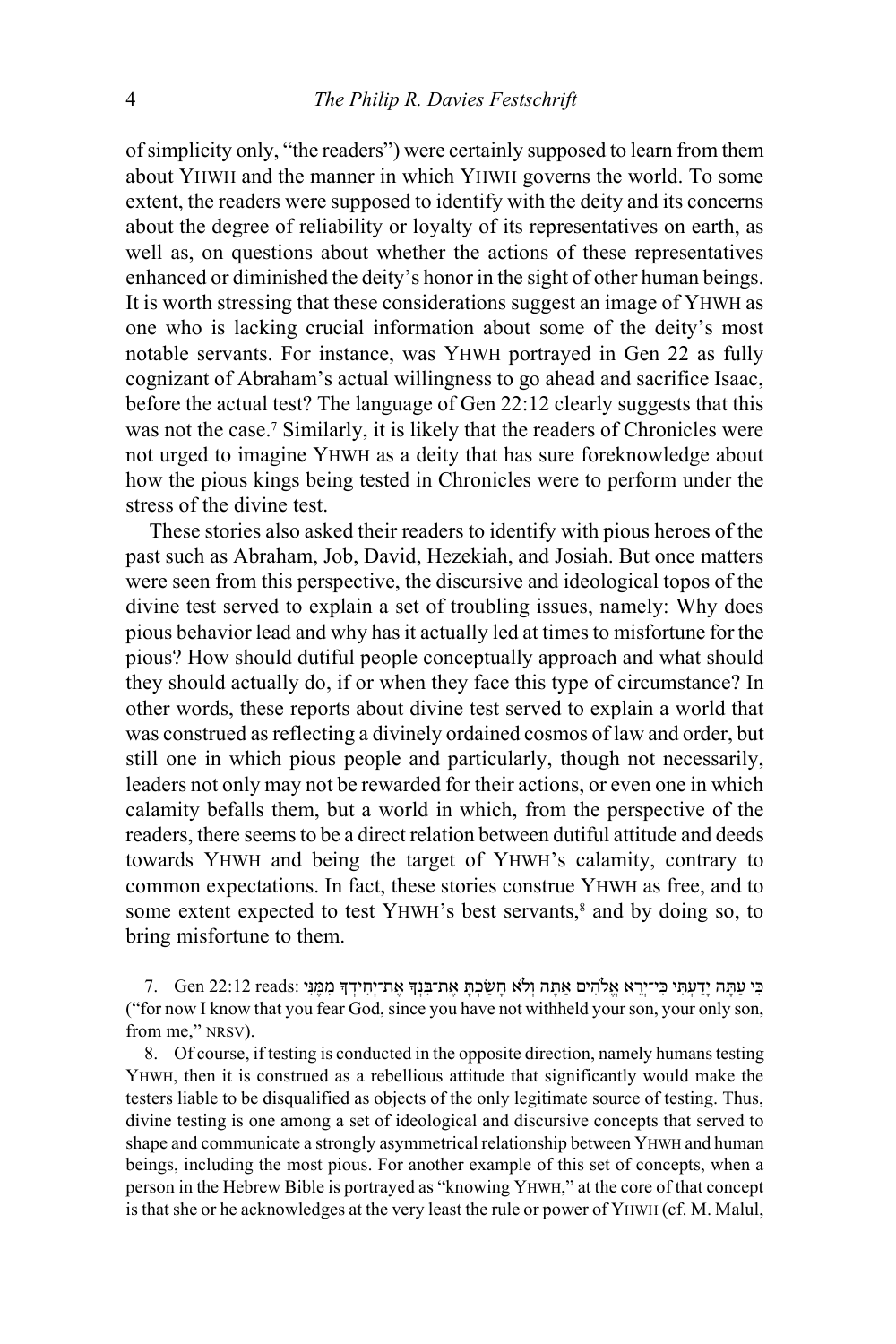Significantly, the accounts of these tests seem to imply the presence of a rhetorical shade: that of a "cynical" reader who may wonder about the practical difference between being thrown into a similar severe misfortune as punishment for sins or as a test reserved only for the pious. Many of these didactic texts were deeply involved in persuading their readers that similar or even identical manifestations may be grounded in opposite reasons and behaviors and may be conceptually different. This is, of course, a central point in the book of Job, but it is also clearly present in Chronicles, in which, for instance, a foreign invasion of Judah may reflect either divine punishment of a sinful monarch (e.g. Joash in his later years) or divine testing of a pious one (e.g. Hezekiah).9 A crucial interpretative question in these cases is, of course: Which is which?

 The potential instability of meaning that results from this situation is confronted at the level of the readers but also reflected in the situation of the main characters within the world of the narrative. In the books of Chronicles and Job, this instability is certainly and emphatically erased at the level of the textually inscribed narrators and authorial voices because these voices unequivocally disambiguate the ideological situation. But the same readers were still urged to identify themselves with those being tested, and through their experiences to partake vicariously in the personages' experience of a potentially ambiguous world.10

 It is well beyond the scope of a single essay to provide a comprehensive study of the many facets of these ideological and rhetorical images of divine testing and their various uses as conduits to address central discursive matters in ancient Israel/Persian Yehud, and above all to make sense of the world as manifested to them, in their constructions of their past, as well as in their conceptualization of their own present and future hopes. This type of study can be carried out only in a monograph fully devoted to these matters, or perhaps in a Ph.D. thesis. But within the scope of the present study it is still possible to show how these general observations hold true across boundaries of literary genres and are relevant to the understanding of books

*Knowledge, Control and Sex: Studies in Biblical Thought, Culture and Worldview* [Tel Aviv–Jaffa: Archaeological Center Publication, 2002], *passim*), but when YHWH knows a person, this certainly does not mean that YHWH acknowledges his or her rule over YHWH's (see, for instance, 2 Sam 7:20; Nah 1:7; 1 Chron 17:18).

 9. There is widespread agreement that these and similar invasions represent as a test for the king. See S. Japhet, *The Ideology of the Book of Chronicles and Its Place in Biblical Thought* (BEATAJ 9; 2d ed.; Frankfurt am Main: Peter Lang, 1997), 191–98.

 10. The character Job strongly attempts to disambiguate it as he consistently proclaims his personal innocence from a wrongdoing that is proportional to the calamity. His repeated claims on the matter are to reflect the "objective" ambiguity of his situation.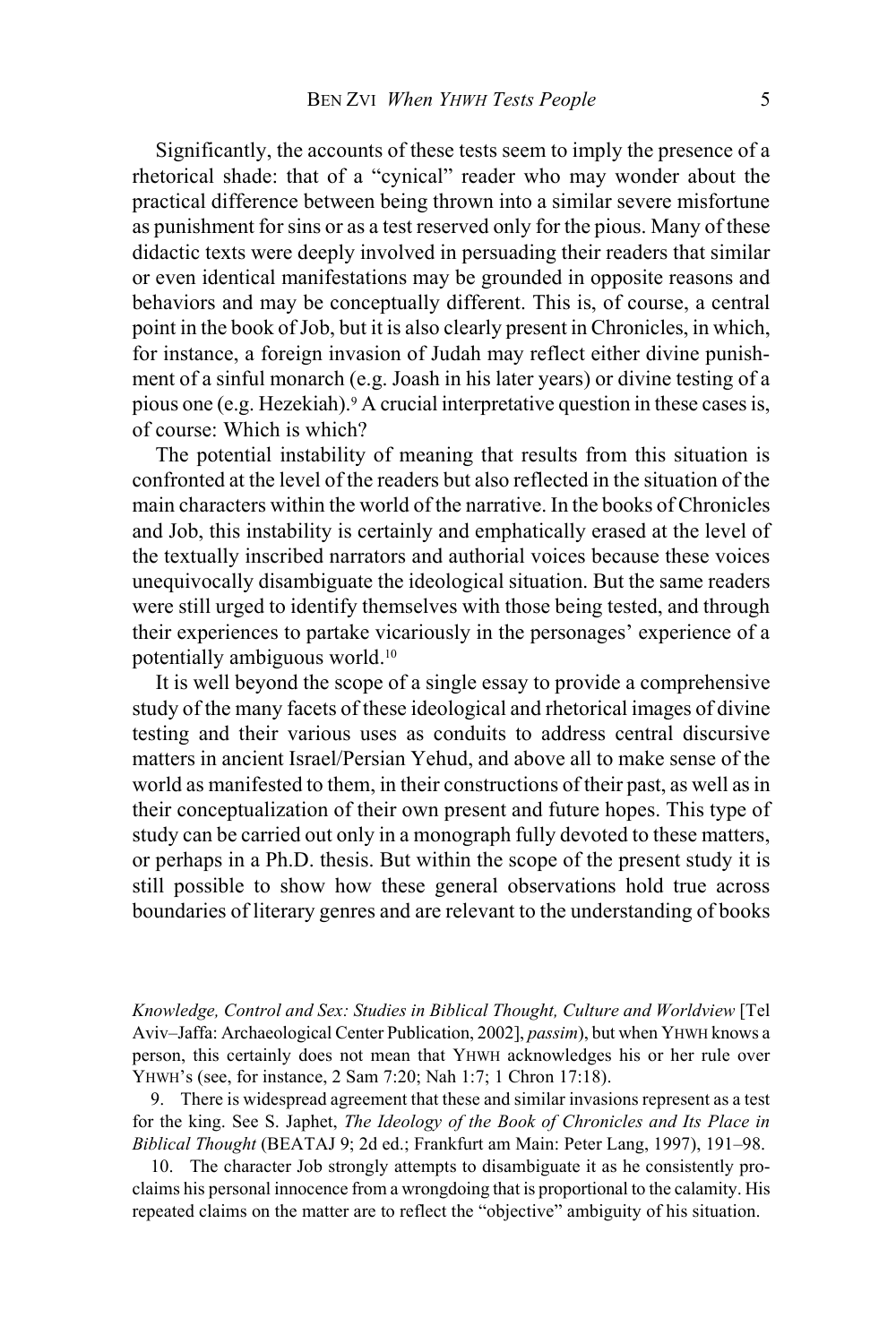as diverse as Chronicles and Job.<sup>11</sup> This observation, in turn, bears significant implications, which will be addressed later.

 The following examples from Chronicles suffice to confirm that the main conceptual framework for divine testing described above is at work in Chronicles. The readers of 2 Chron 14:1–4 learned that Asa was a very pious king. Not only did he lead a purge of improper cults and cultic objects (e.g. high places, foreign altars, pillars, *asherim*, *hammanim*), but also commanded Judah to seek YHWH and observe the *torah* and the commandments. Further, the readers learn that their evaluation of Asa at this point is shared by YHWH, for the deity blessed Asa (and his kingdom) with tranquility and peace. Moreover, they noticed that Asa built cities and fortified the kingdom, which are actions that in Chronicles point at divine blessing (2 Chron 14:5–7). But as the narrative seems to reach the climax of the positive description of Asa, the readers are told that Zerah, the Cushite, invaded the land with a million man army. The same YHWH who till now given peace and prosperity because of Asa's behavior, is here behind the removal of these blessings, by means of an invasion of the land by the most powerful army within the world of the book, even when Asa's behavior has not changed at all.12 The poignant paradox is explicitly and strongly underscored by the literary proximity between the climax of the positive characterization of Asa and the account of the invasion, and the explicit reversal motif (i.e. from peace and tranquility to war). As they continue reading, the readers

 11. For instance, the book of Job includes a large core of poetry; Chronicles is a narrative work. Job is a piece of wisdom literature; Chronicles is a historiographical work. The book of Job, as a whole, centers on a particular test and the actions and words of two main protagonists, Job and YHWH. (The words of Job's "friends" serve to enhance the characterization of Job and his predicament, and that of readers who identify with him.) Chronicles, on the other hand, is clearly not a book about one divine test, but a history, in which there appear numerous human characters. Unlike Job who is a wealthy leader of much influence in his time, but not a king, the main human, individual characters in Chronicles are kings, and those are the most likely to be tested, if they are pious. Since Job is not a monarch, the main deeds of piety one expect the text to associate with him are personal and relate to him and his family. In the case of the kings who populate the narrative in Chronicles, similar acts of piety would likely involve, among other things, purges of improper cultic behavior, establishment or re-establishment of the proper worship, the leading (back) of Judah/Israel to YHWH and to the observance of the YHWH's *torah*, and the like. Whereas the blessings of an individual such as Job are expressed in terms of progeny, material wealth, and honor among his peers, a king's blessing (although it may include all these things) is likely to incorporate peace and tranquility as a major component.

 12. From the perspective of the discourse shared by the implied author of Chronicles and the readership, the invasion is not independent of, but rather is a manifestation of YHWH's will. Normally, YHWH grants peace and tranquility to those who are loyal, but devastating enemy invasions to those who are disloyal.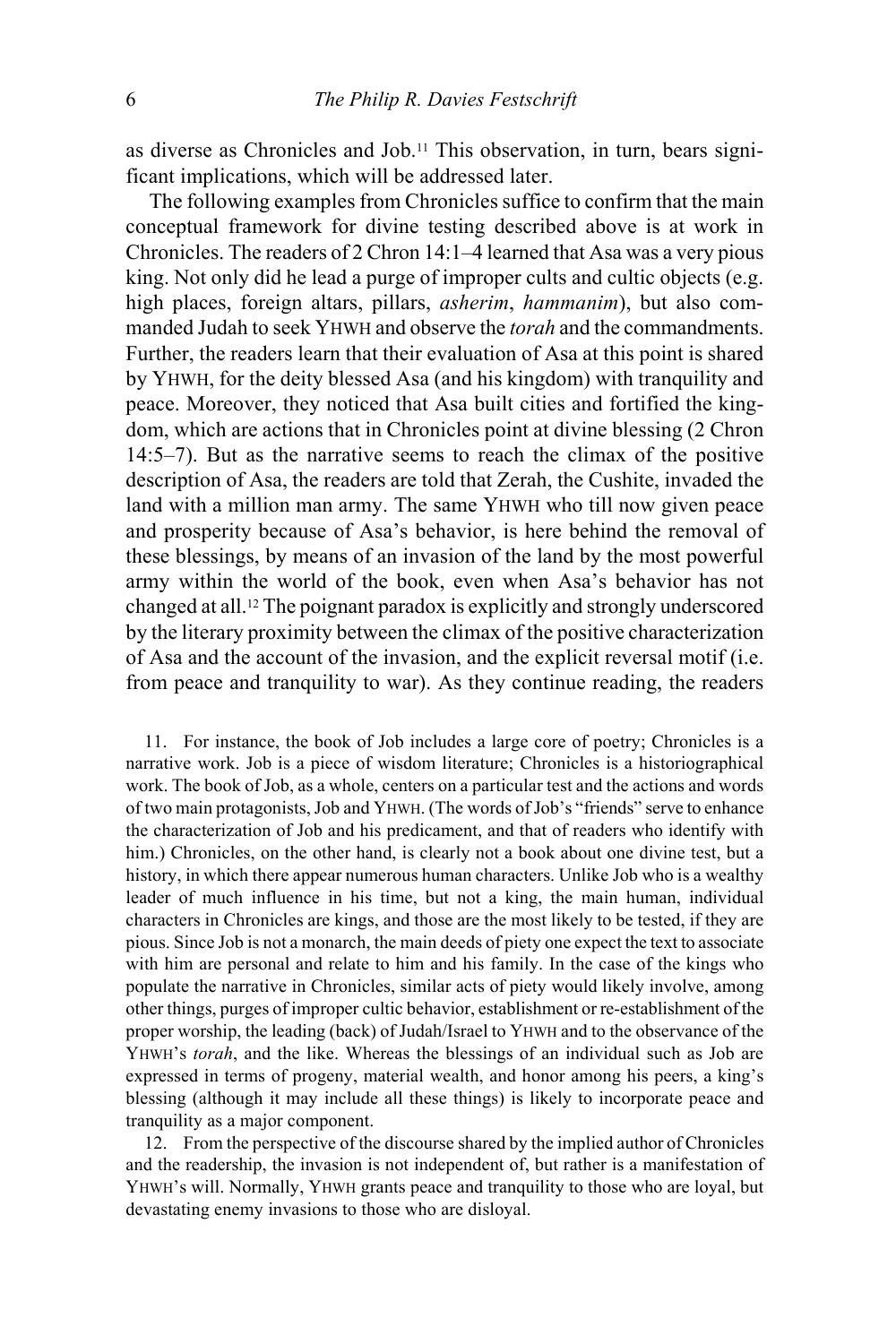learned that Asa did not fail this test and was rewarded with victory. Significantly, the account of Asa in Chronicles then enters into a literary and ideological loop. A new beginning is marked by a call for repentance issued by a prophet and includes a report about a new reform, followed by a new period of peace (2 Chron 15:1–18). Although there is no change in Asa's behavior or that of Judah, the period of peace is again suddenly again by an invasion, which represents a new test for Asa. The readers learned that this time he failed and was punished with wars (16:9), that is the absence of peace, and to series of events that within the discourse of the book directly led to his death (16:10–12).

 The readers of Chronicles were informed that Jehoshaphat successfully fulfilled a prophetic role as he was indefatigably traveling back and forth among the people within his entire kingdom to bring them back to YHWH (19:4).13 Further, they learned that he established judges in all the fortified cities, and reminded them that they judge for YHWH and that the fear of YHWH should be upon them (19:5–7). Thus, these reports served to construe an image of Jehoshaphat not only as fulfilling the role of a prophet, but also the meaning—as understood by the Chronicler—of the laws in Deut 16:18– 20. In addition, the text narrates that Jehoshaphat established a central court in Jerusalem (19:8–11). The account of his work as a voice calling for repentance and as judicial reformer is crafted so as to conclude with a quotation of the king's words, טְוֹהֵי יְהוָה עָם־הַטּוֹב ("May YHWH be with those who do good"). As the readers completed reading about his great deeds and final words, and reasonably expected YHWH to be with Jehoshaphat, they were immediately told that a great army invaded Judah's territory (20:1–2). The literary proximity along with the explicit (יְוֹדִי אָחֲרֵי־כֵן) ("and it happened after this") urged the readers to relate the two accounts. Jehoshaphat passed the divine test and was given victory (20:3–18), and following it, stable peace (20:29–30) and honor among the nations who now dreaded YHWH (20:29).

 Similarly, the account of Hezekiah's reforms (2 Chron 29:3–31:20a), which is highly and explicitly praised in Chronicles (see 31:20b–21), is immediately followed by that of Senacherib's invasion (32:1–23). Literary proximity and the explicit opening of the account of the invasion with, ריֵחֲאַ הדִּבְרִים וְהַאֱמַת הָאֵלָּה ("after these events and the acts of faithfulness") again relate the two events.14 Hezekiah did not fail this test, and therefore was

 13. This is a clear prophetic role in Chronicles. See 2 Chron 24:19. The language used here for prophets is exactly that used for Jehoshaphat in 2 Chron 19:4

 14. The replacement of the note dating the invasion to the fourteenth year of Hezekiah in 2 Kgs 18:13 (//Isa 36:1) with הָאֲמֶת הָאֲלָה is in itself consistent with this tendency to emphasize the association between the reforms, which began in the first month of the first year, and Sennacherib's campaign.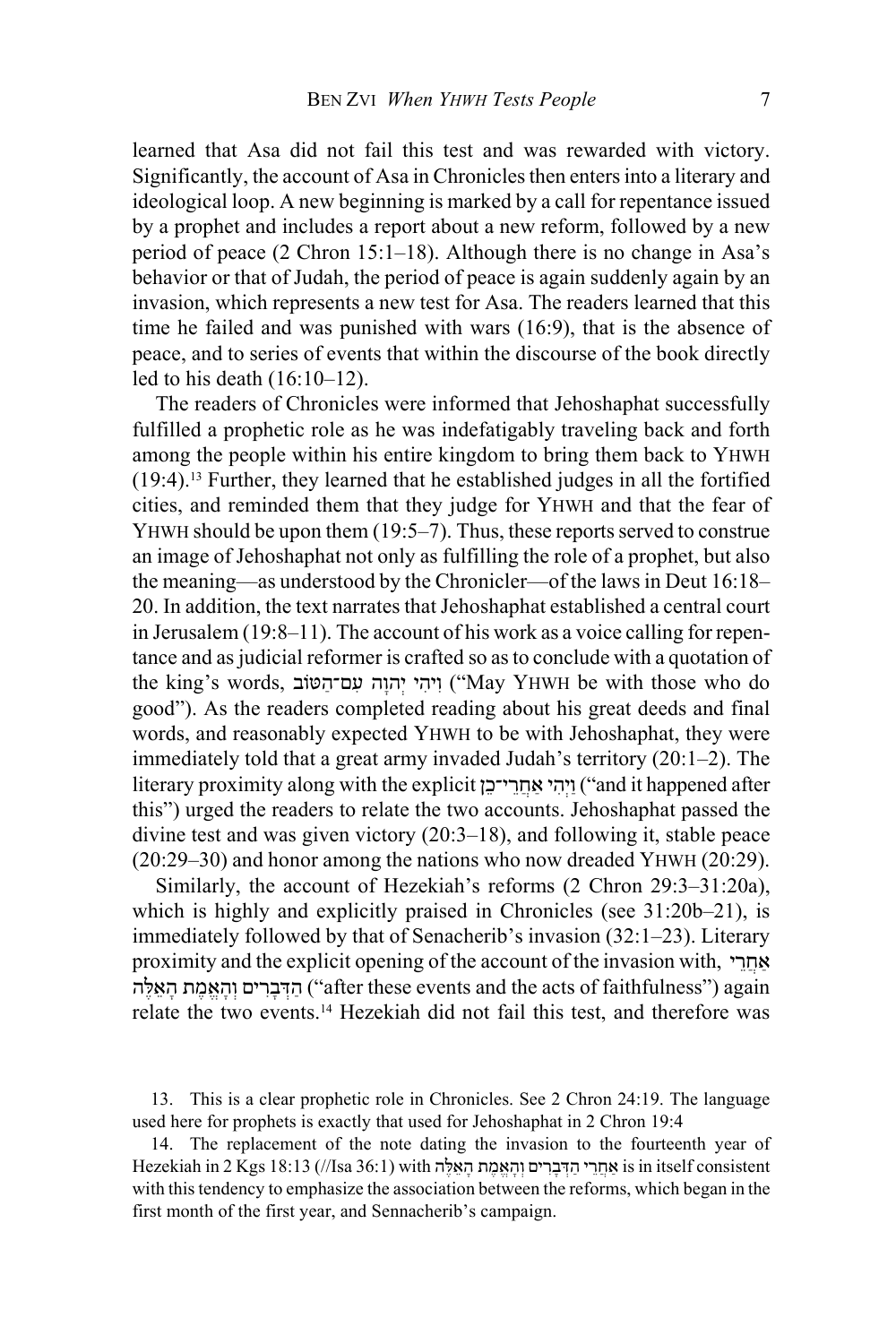given victory  $(32:1-21)$ , then peace<sup>15</sup> and honor among the nations ensued  $(32:22-23)$ .

 The readers were told that Josiah conducted a major and comprehensive purge of improper cults and cultic places and artifacts associated with them, that he reinforced the temple, found the book of the YHWH's instruction by the hand of Moses, and celebrated a passover that served as an example for future generations. As the readers learned that such passover was not celebrated in Israel since the days of the prophet Samuel, and they are reminded that it was in his eighteenth year, that is the year of most of the  $r$ וּ reforms, they are told, אחרי בל־זֹאת אֱשֶׁר הַכִּין יֹאשִׁיּהוּ אֶת־הַבֵּיִת עַלה גָבוֹ יםִרַצְ מִ ך־ְלֶמֶ") after all this, when Josiah has set up the temple, Neco, the king of Egypt went up [to wage war]") and thus set up the divine test (2 Chron 35:18–20). Again, literary proximity and the explicit comment in the text create a sense of discursive proximity and relation between the events.16 Significantly, the fact that the test was constructed as easier than the others mentioned above,<sup>17</sup> only made starker the failure of the pious Josiah in the test. This failure directly led to his death.

 These examples from Chronicles and the book of Job not only share the topos of the pious being tested, but of the test as following the most heightened level of pious activity that the readers can imagine. In all these cases, as the piety of the person reaches its climax, severe misfortune is suddenly brought about against the individual. The catastrophe involves the removal of the blessings that the person enjoyed (wealth and children in the

 15. Cf. S. Japhet, *I & II Chronicles: A Commentary* (OTL; Louisville: Westminster John Knox, 1993), 991–92.

 16. To be sure, the reference to the eighteenth year of Josiah as the date of the celebration of the passover in 2 Chron 35:19 creates a temporal gap between this event and the campaign of Neco which must be in Josiah's thirty-first year (2 Chron 34:1). Both dates were most likely among the core facts that the Chronicler could not change (on this matter see E. Ben Zvi, "Shifting the Gaze: Historiographic Constraints in Chronicles and Their Implications," in M. Patrick Graham and J. Andrew Dearman [eds.], *The Land that I Will Show You: Essays on the History and Archaeology of the Ancient Near East in Honor of J. Maxwell Miller* [JSOTSup 343; Sheffield: JSOT Press, 2001], 38–60). The first date refers to the year of the finding of the book, which is the central event that leads to the passover and because of the role of written books in the worldview shaped and reflected by Chronicles. The second date points to the length of a reign (see E. Ben Zvi, "About Time: Observations About the Construction of Time in the Book of Chronicles," *HBT* 22 [2000]: 17–31). Although the Chronicler cannot change either date, the Chronicler can create a strong sense of literary and discursive proximity between the events—a literary feature that masks the temporal gap. This is achieved by reporting absolutely nothing about events from year eighteenth to the campaign of Neco in year 31.

 17. The campaign was not aimed at Judah and Neco explicitly warned Josiah of provoking YHWH to destroy him (2 Chron 35:20–22).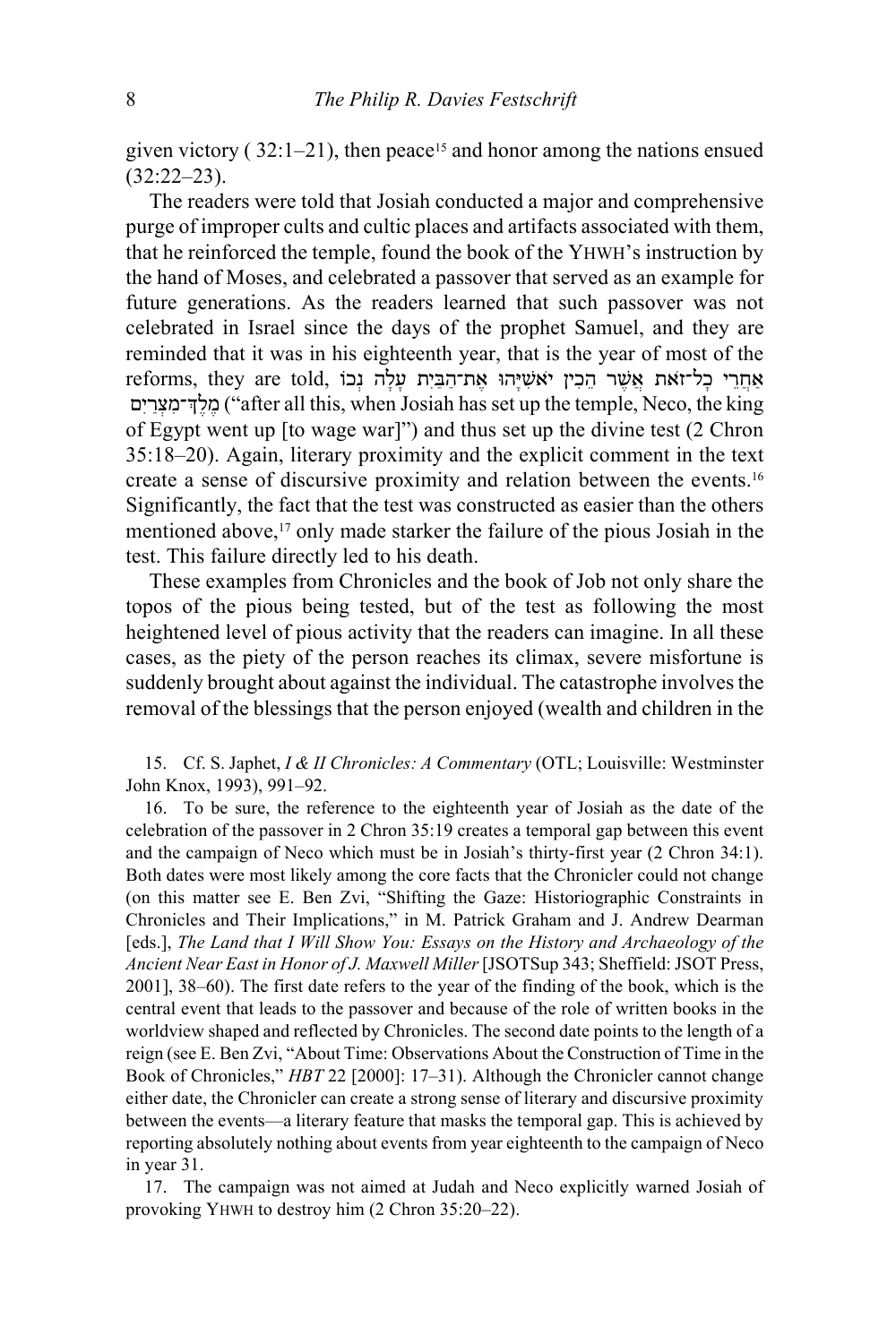case of Job, peace and tranquility in the case of the kings) and threatens the very existence of the household/kingdom of the individual being tested. These catastrophes are presented as identical to those that may befall sinners. To be sure, Job claims his innocence and is explicitly supported by the narrator and the character YHWH in the book, and the readers of Chronicles are told unequivocally that the kings mentioned above were innocent of wrongdoing, at the very least at the beginning of the test, but the point cannot be clearer: actions that can be associated with divine punishment may befall the pious and in fact the most righteousness among the pious. The deity is accordingly construed as one who may choose and is expected to choose freely between blessing and catastrophe to the same person, and to alternate them in a manner that is not dependent on the person's actions. These ideological and discursive positions reflect and communicate a worldview in which the immediate future is unpredictable, and in which no certain conclusions can be reached from the calamity that befall individuals. But at the same time, this is a worldview in which it is certain what a person should do whether she or he enjoys the blessings of YHWH or whether the same blessings are suddenly withdrawn for no apparent reason: instead of attempting to understand and therefore having at least some degree of discursive control over YHWH's actions,<sup>18</sup> such a person should think and behave as a loyal servant of YHWH, and thus fulfill YHWH's ways. Significantly, this is also a world in which Job's blessings were eventually restored to him when he passed the test, one in which the people are returned to the land in Chronicles even if the text does not claim that they passed the test, and one in which most kings who pass the test may again enjoy peace, though if they remain pious they may still be tested again, for unpredictability still rules.

 The fact that Job and Chronicles both share and communicate the main features of a shared discourse, despite all its differences, points at the ubiquity of this type of concerns, of an ideological world populated with images of those who were or may be subjects to a divine test, and by the ideological concepts and images about the divine that were discussed above. To be sure, at the end of the day these texts reinforce "orthodox" positions, as one would expect of authoritative books that were accepted as such in a Jerusalemite center in Persian Yehud; however, significantly, they achieve this reinforcement at the expense of maintaining anxiety, and by means of a clear undermining of any claims that the literati may have entertained about their ability to predict the future. As works written by these literati, they represent a tendency to posit themselves and their explanatory powers in

 18. In the book of Job such an attempt is not considered sinful per se, but quite the opposite. Still, it is construed as a futile endeavor. The kings of Chronicles do not even attempt to deal with these matters.